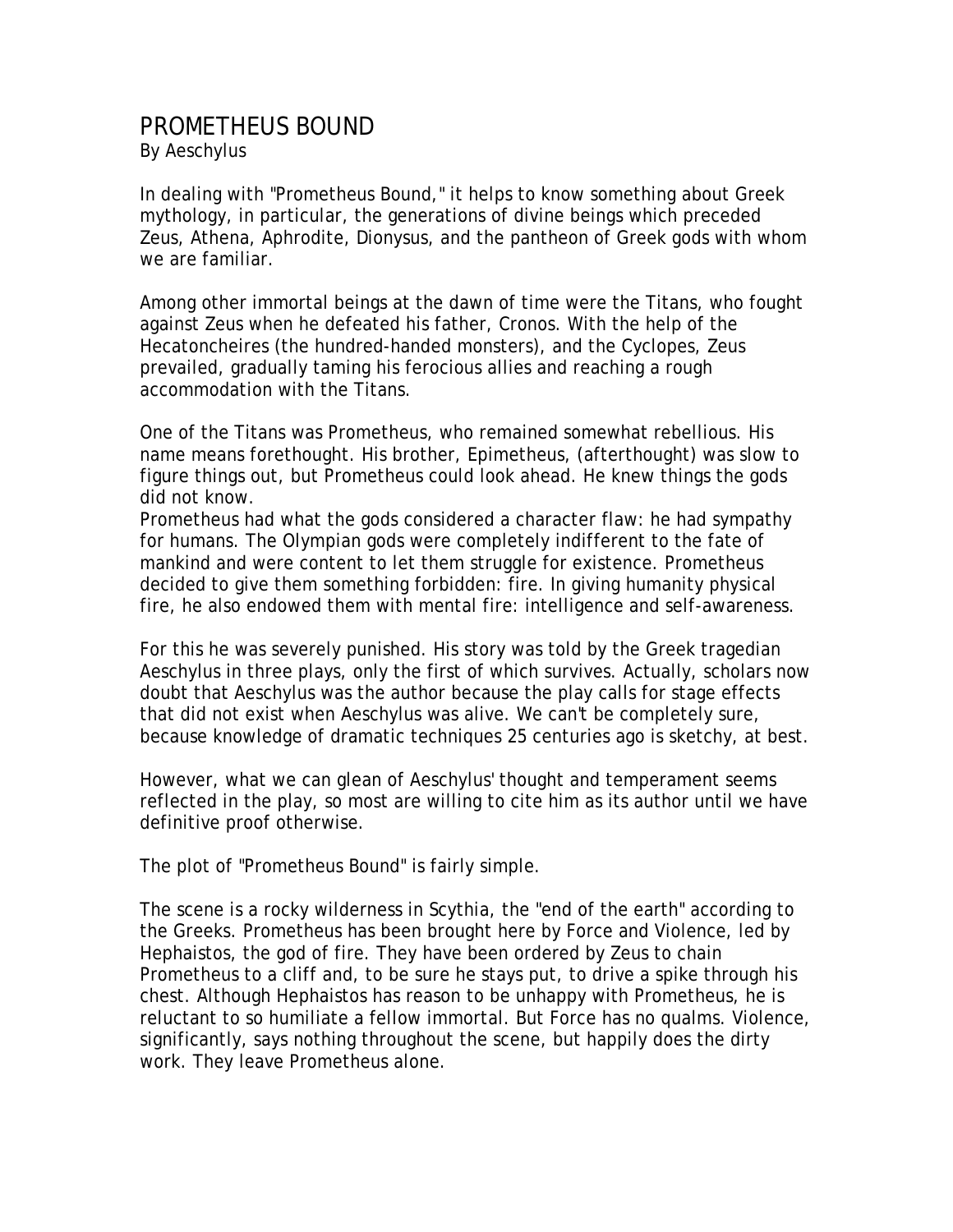As Prometheus laments his fate, a chorus of sea birds fly in to console and to mourn for him. He explains to them that he has helped humans out of pity for their helplessness. He also hints that he knows how Zeus can be overthrown.

Ocean, the spirit of the sea, comes riding in on a grotesque sea monster, offering to make a personal plea before Zeus in Prometheus' behalf. When he is warned just how dangerous this might be, he thinks better of it and leaves.

Next, Io blunders into the scene. She was one of many human women in whom Zeus had taken a romantic interest. Hera punished Io by turning her into a halfwoman; half-cow, and set a gadfly to chase her around the world. She is another victim of the gods' indifferent cruelty to humans. To her, Prometheus reveals that Zeus will be defeated by another amorous relationship, but he will not give details. He also reveals to Io what her future will be and how, many years later, one of her offspring, the hero Herakles, will release him from his suffering. Io then flees, stung by Hera's gadfly.

The chorus of sea birds speaks solemnly of the danger inherent in traffic with the gods, vowing to live their lives according to the situation Fate has allotted them.

At this point, Hermes, messenger of the gods, arrives to demand from Prometheus just what this secret is about Zeus. Prometheus refuses to tell what he foresees. Hermes then threatens him with further punishment. He will be crushed under an avalanche. Then, many centuries later, after he struggles to the surface, he will be imprisoned again and an eagle will arrive every day to eat away his liver, which will grow back again at night. (A Titan is immortal; he cannot die. This means that Prometheus' suffering can go on as long as the earth lasts. When it perishes, all creation, including the gods, will disappear.)

Prometheus still refuses and Hermes leaves, warning the chorus members to save themselves. They say they will stay with Prometheus. Then thunder rolls; it is Zeus, who calls the mountain down upon the Titan, who shouts his defiance to the end.

And so the first part of the trilogy ends in dramatic fashion, with thunder and an avalanche. While the second and third plays have been lost, scholars can piece together basic plots for them, using surviving fragments and the general outline of the myth. In them, Prometheus suffers further punishment - the liver-eating eagle - until he is finally set free by Herakles and reconciled with Zeus, the king of the gods whom Prometheus has so stubbornly defied.

## Aeschylus

If this play is not by Aeschylus, it certainly reflects his heaven-storming spirit. He is considered the father of tragedy and, hence, the founder of dramatic art.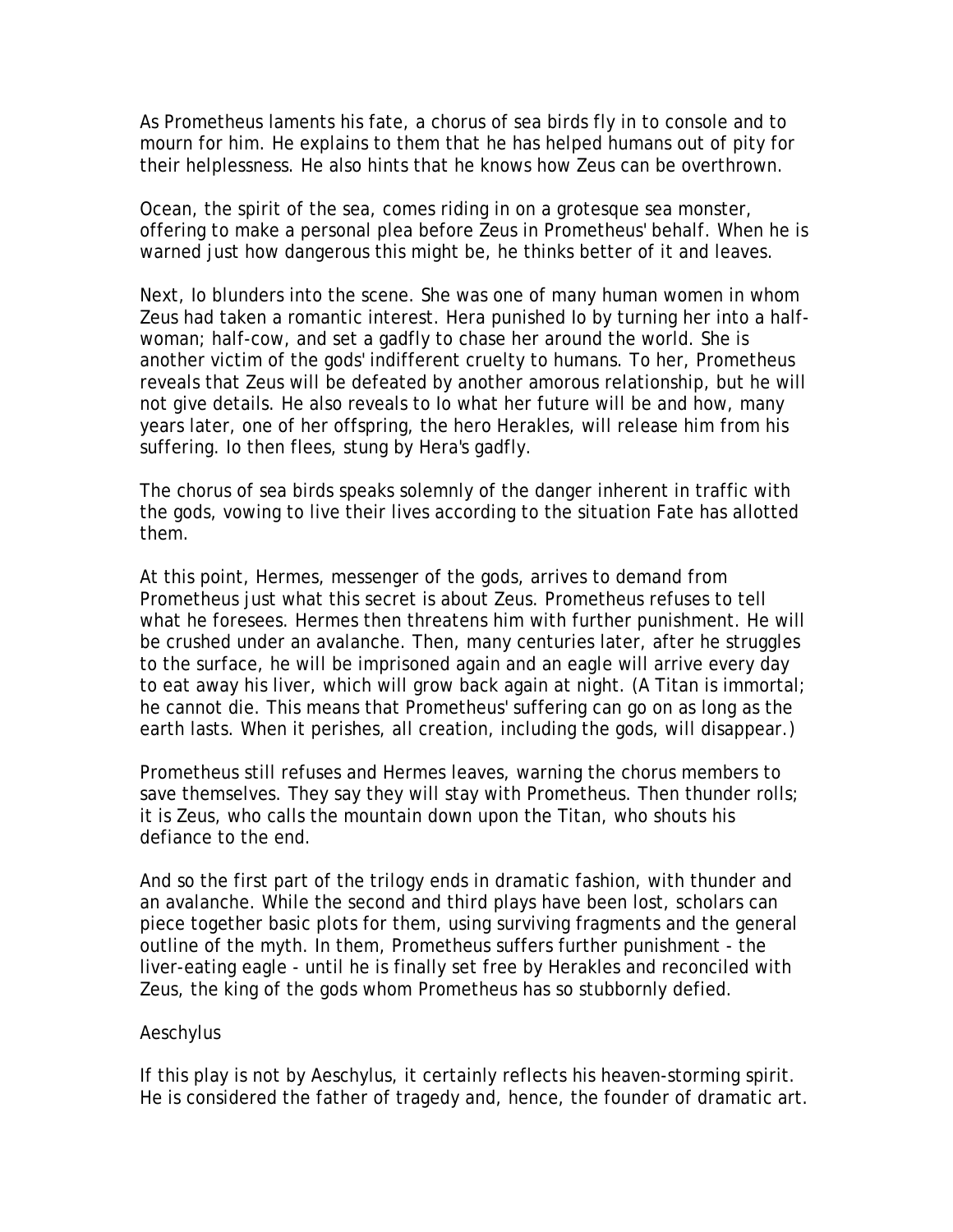There were other, earlier writer/composers with whom he competed, but his name and his plays stand at the beginning of what we know of theatrical history.

We can trace the origin of theatre to two annual events in Athens, both dedicated to Dionysus. In them, Dramatic poets competed for prizes at choral competitions. According to tradition, a soloist in one of these events, named Thespis, did not sing of the god, but sang as if he were the god himself. He may have worn a mask to heighten the effect. To this day, actors are called Thespians in his honor.

This innovation electrified the audience and quickly caught on. Aeschylus then make a dramatic improvement: he added a second soloist to the choric dithyramb, making possible the exchanges of dialogue which are basic to plot development and character, a process pushed much further along by Sophocles, who introduced a third actor in his dramas.

In short order, these events changed from celebrations of the gods into celebrations of humans. It is likely that the great plays of that era were sung and danced, but we have no sure idea how it was done or how it sounded. In fact, it was an attempt by Renaissance poets to re-create Greek tragedy that resulted in a new art form: opera.

Aeschylus was born into a noble family, the son of Euphorion, around the year 525 B.C.E. in the town of Eleusis, an important center of Greek worship, the site of the Eleusinian Mysteries. He fought at Marathon and probably was involved in subsequent battles at Salamis and Plataea. It was the success of these military operations that gave Athens its ultimate victory over the Empire of Persia and led to the establishment of its own empire and the rise of Athenian democracy.

Aeschylus died Gela in Sicily. He had gone to the court of Hiero, Tyrant of Syracuse to compose a (lost) tragedy to celebrate the founding of the city of Etna. There are stories about his being forced to leave Athens or his death being the result of an eagle dropping a tortoise on his bald head, mistaking it for a rock. But these are legends, not fact.

Although he was revered in his lifetime for his tragedies, Aeschylus himself considered his military service to Athens the most significant fact of his life. His epitaph is said to have been composed by the poet himself:

"Here, in the fertile soil of Gela, lies Aeschylus, son of Euphorion. Of his notable courage the field of Marathon could speak, and the long-haired Mede; for he knows it well."